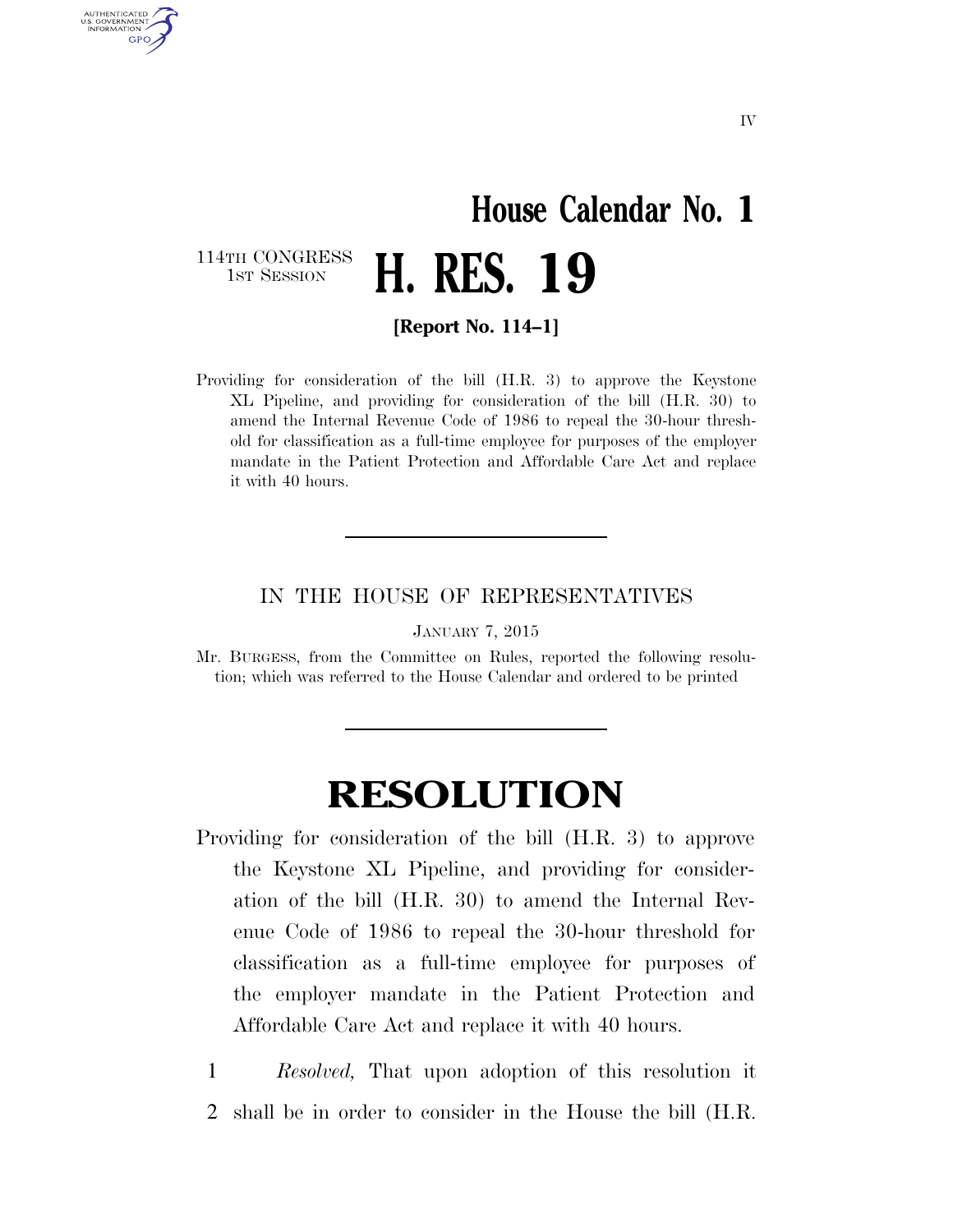3) to approve the Keystone XL Pipeline. All points of order against consideration of the bill are waived. The bill shall be considered as read. All points of order against provisions in the bill are waived. The previous question shall be considered as ordered on the bill and on any amendment thereto to final passage without intervening motion except: (1) one hour of debate equally divided among and controlled by the chair and ranking minority member of the Committee on Transportation and Infra- structure and the chair and ranking minority member of the Committee on Energy and Commerce; and (2) one mo-tion to recommit.

 SEC. 2. Upon adoption of this resolution it shall be in order to consider in the House the bill (H.R. 30) to amend the Internal Revenue Code of 1986 to repeal the 30-hour threshold for classification as a full-time employee for purposes of the employer mandate in the Patient Pro- tection and Affordable Care Act and replace it with 40 hours. All points of order against consideration of the bill are waived. The bill shall be considered as read. All points of order against provisions in the bill are waived. The pre- vious question shall be considered as ordered on the bill and on any amendment thereto to final passage without intervening motion except: (1) one hour of debate equally divided and controlled by the chair and ranking minority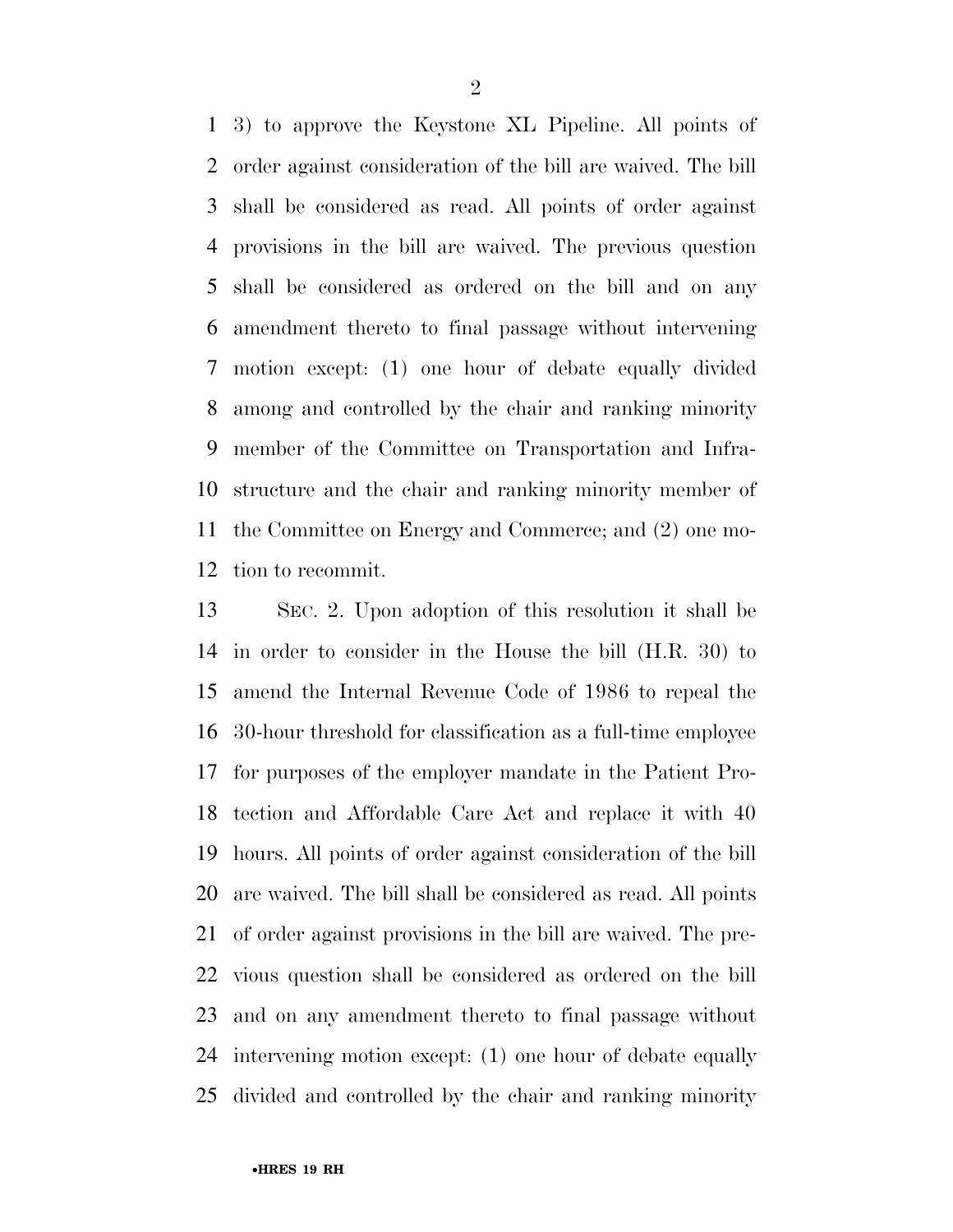- member of the Committee on Ways and Means; and (2)
- one motion to recommit.